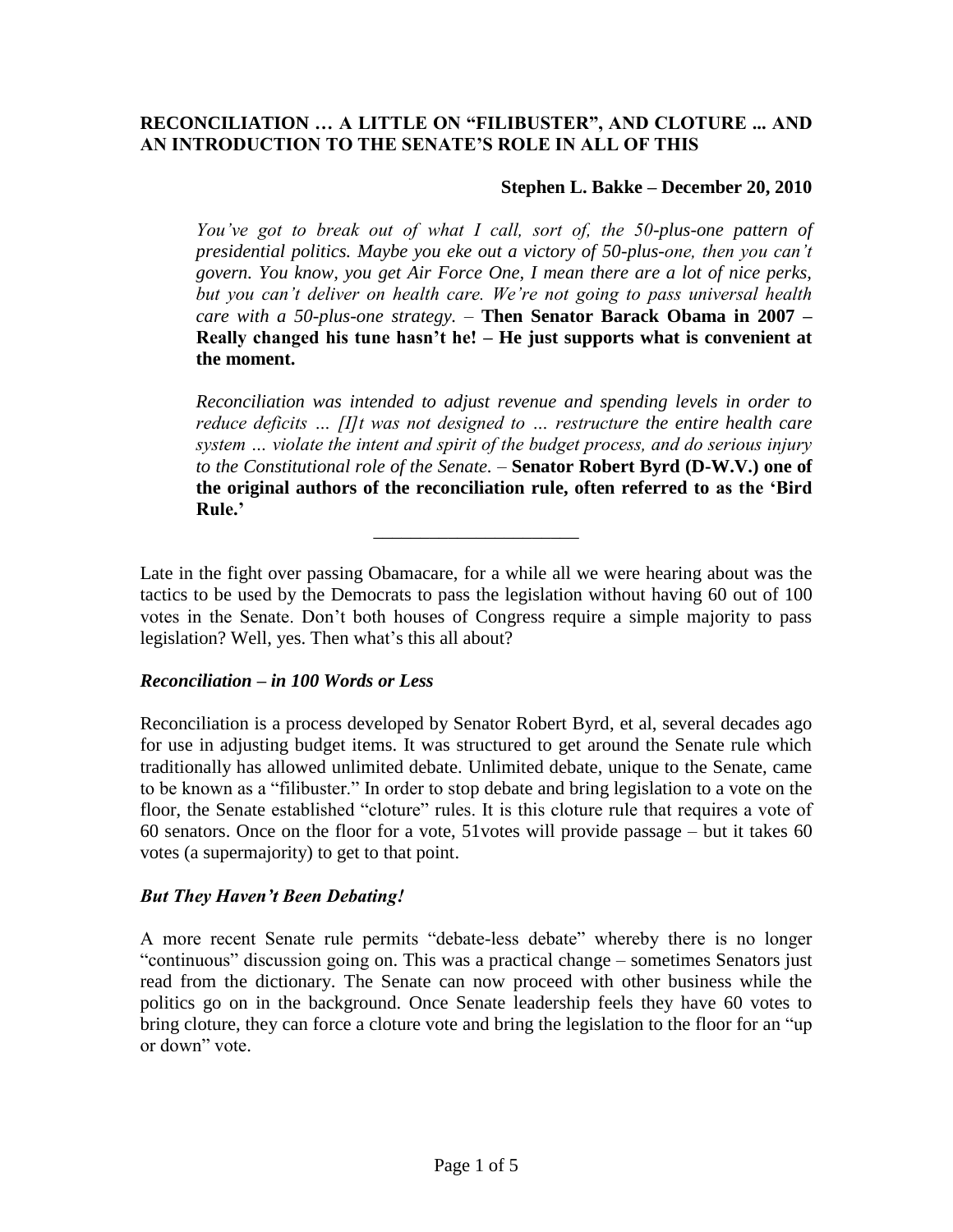#### *What's the Democrats' "Beef"?*

Here's what our President had to say in a February 7, 2010 interview with Katie Couric:

*I would have loved nothing better than to simply come up with some very elegant, academically approved approach to health care, and didn't have any kinds of legislative fingerprints on it, and just go ahead and have that passed. But that's not how it works in our democracy. Unfortunately, what we end up having to do is to do a lot of negotiations with a lot of different people.*

"Academically approved approach"? Ever the aloof and elitist professor! "Democracy"? No, we are a republic (the topic for another day)! "Unfortunately … negotiations"? GOOD GRIEF! Our President and the democrats appear to have a real problem with our form of government. George Will recently wrote:

*Liberals say filibusters confuse and frustrate the public … Liberals are deeply disappointed with the public, which fails to fathom the excellence of their agenda. But their real complaint is with the government's structure. And with the nature of politics this structure presupposes in a continental nation wary of government*  and replete with rival factions. Liberals have met their enemy, and he is the *diminutive "father of the Constitution", James Madison.*

But Obama did seem to have an understanding of our form of government when he made this statement as a Senator in 2005 – acting very appropriately as a member of the "loyal opposition" to President Bush and the Republicans:

*You know, the Founders designed this system, as frustrating (as) it is, to make sure that there's a broad consensus before the country moves forward.*

He's like a chameleon – talking from both sides of his mouth and alternating support for all sides of every issue – whatever suits the situation. GOOD GRIEF!

#### *But Why Are the Republicans Complaining – Haven't They Used Reconciliation More Than the Democrats?*

For this discussion I am relying heavily on the reporting and analysis by the Congressional Research Service and by National Review Online.

Reconciliation has been used to enact legislation 19 times. The types of legislation using reconciliation cover everything "from soup to nuts."

As to whether Republicans have been the culprit in a vast majority of reconciliations, I believe no such pattern is apparent. Remember, for reconciliation to be successful, both houses of Congress must cooperate. Since a partisan use by the Carter administration and a lame-duck Democratic Congress to pass relatively modest tax hikes and spending cuts,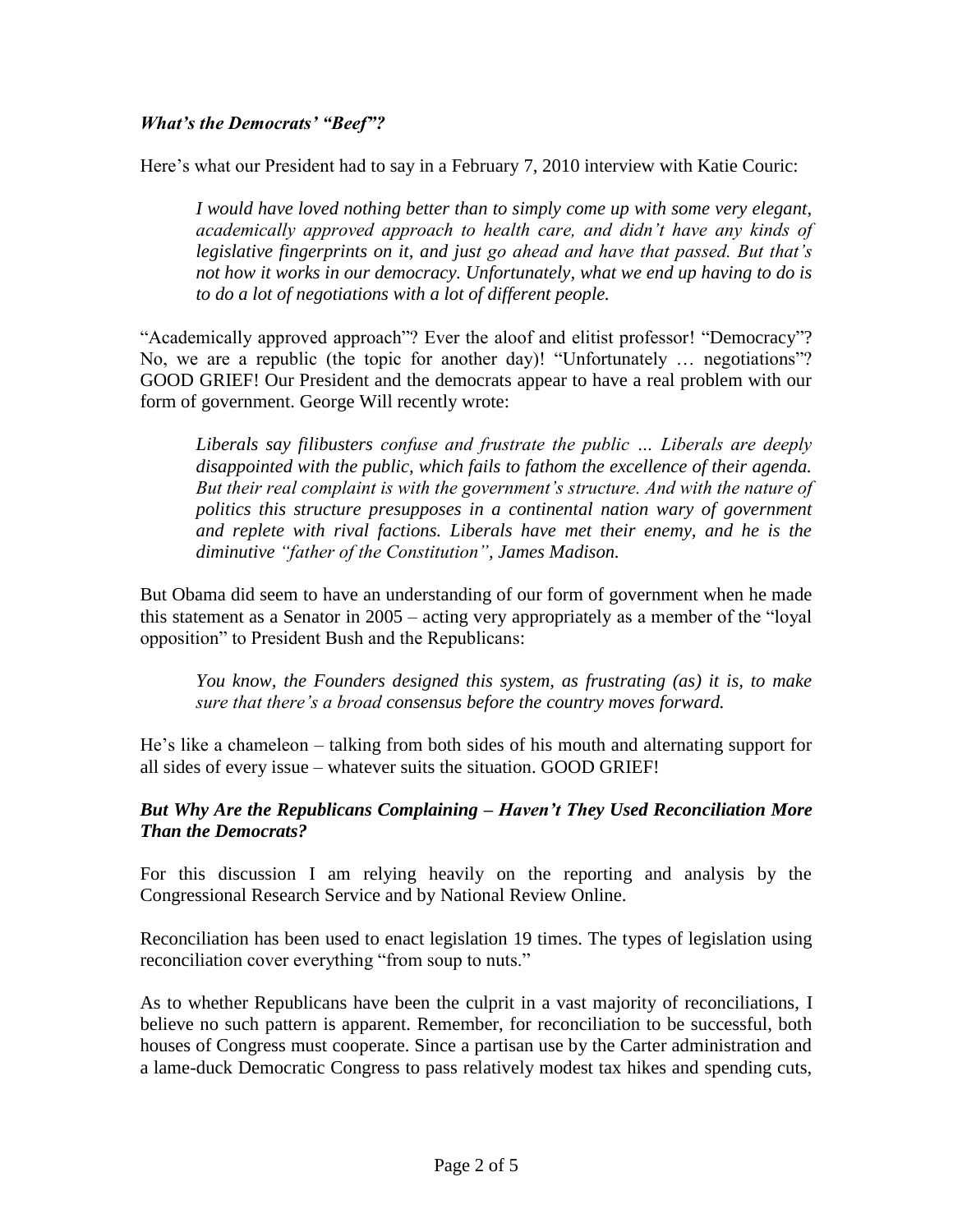reconciliation has been used under every conceivable combination of Republican and Democrat control.

National Review Online discovered that "all seven reconciliation bills enacted on President Reagan's watch … required the cooperation of a Democratic controlled House. And after the Democrats regained control of the Senate in 1987, [he] negotiated a reconciliation measure with an entirely Democratic Congress. Similarly the first President Bush negotiated two reconciliation packages with Congresses controlled entirely by Democrats … Bill Clinton negotiated a reconciliation measure with a Democratic controlled Congress in 1993."

In 1994 Republicans gained majorities in both houses of Congress and Clinton worked with the Republican controlled Congress on three reconciliation bills. George W. Bush had Republican controlled Congresses on four reconciliation measures including the dramatic tax cuts of 2001 and 2003. In 2007 he and the Democrats worked together on a relatively minor reconciliation bill.

National Review Online concludes: "In keeping with the American tradition of demanding that consequential legislation enjoy broad bipartisan consensus, the most ambitious reconciliation bills of the past have been widely popular on both sides of the aisle. In these cases, reconciliation was used for procedural reasons, not to force through a bill that couldn't get 60 votes. That leaves three reconciliation battles that were both high-stakes and highly partisan: President Clinton's tax increase of 1993; the Gingrich Revolution's pivotal package of tax and spending cuts in 1995; and the acceleration in 2003 of Pres. George W. Bush's signature tax cuts."

After a comprehensive review, I believe that there is no precedent for using reconciliation to enact a "once-in-a-generation" rewrite of the relationship between the government and U.S. citizens – one "that appeals exclusively to one side of the aisle."

# *Senate Rules, Filibuster, Debate-Less Debate, Cloture – Is there Any Constitutional or Historic Basis for These Developments?*

Let's go back to consider the intent of the Founders. A great way to do so is to review the Federalist Papers which were written to explain the Constitution, clarify our form of government, and to give background as to the Founders' logic and thought process. The authors and supporters of the Constitution could envision the possibility of one or more states voting against the new government in the state ratifying conventions. Alexander Hamilton, along with James Madison and John Jay, began a series of essays explaining and defending the Constitution. These efforts collectively became known as *The Federalist Papers.*

Not-withstanding what I present here, not everyone agrees that the filibuster rule is truly in keeping with the Founders' intent. Nevertheless, I believe it is consistent with the Founders' intent and I reach that conclusion in the context of their choice of forming a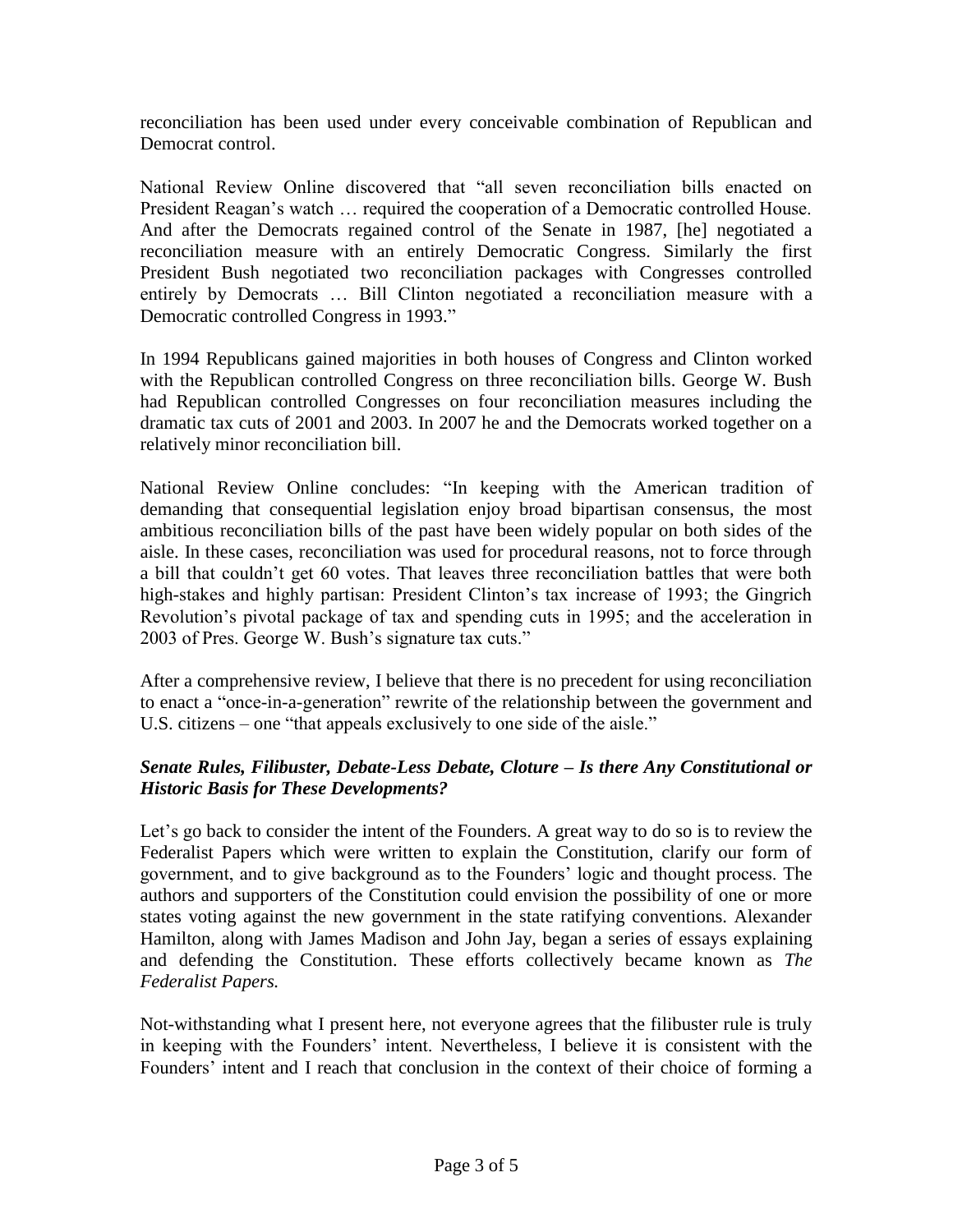"republic" not a "pure democracy", and their stated fear of a "tyranny of the majority." I believe their intentions were clear and sound – and they remain relevant.

Consider the following expression of the Founders' serious concerns about a pure democracy as found in some ancient governments:

*Enlightened statesmen will not always be at the helm … Had every Athenian citizen been a Socrates, every Athenian assembly would still have been a mob.* – **James Madison, Federalist No. 55**

Thomas Jefferson said it in a different way:

*Great innovations should not be forced on slender majorities.*

Consider the following comments referring to having different branches of government separate and distinct, but not so far separated that they have no constitutional control over each other. This philosophy is carried forward to different elements of the same branch of government e.g. the House and the Senate. The first quote deals with a prediction that bad things can happen from total separation of branches of government. The second refers to the solution. Here they are:

*The several departments of power are distributed and blended in such a manner as at once to destroy all symmetry and beauty of form, and to expose some of the essential parts of the edifice to the danger of being crushed by the disproportionate weight of other parts. –* **James Madison, Federalist No. 47**

*[The form of government being explained] does not require that the legislative, executive, and judicial departments should be wholly unconnected with each other … these departments be so far connected and blended as to give each a constitutional control over the others. –* **James Madison, Federalist No. 48**

The following is a brief quote explaining why the Senate is not to be proportionate to population, thus guarding against domination by the large states:

*A government founded on principles more consonant to the wishes of the larger States is not likely to be obtained from the smaller States … the equal vote allowed to each State is at once a constitutional recognition of the portion of sovereignty remaining in the individual States and instrument for preserving that residuary sovereignty … Another advantage accruing from this ingredient in the constitution of the Senate is the additional impediment it must prove against improper acts of legislation. No law or resolution can now be passed without the concurrence, first, of a majority of the people, and then a majority of the States.* **James Madison (probably), Federalist No. 62**

The last two sentences above show the inspiration for the eventual rules that permit a single person, perhaps from a small state to filibuster and continue debate while